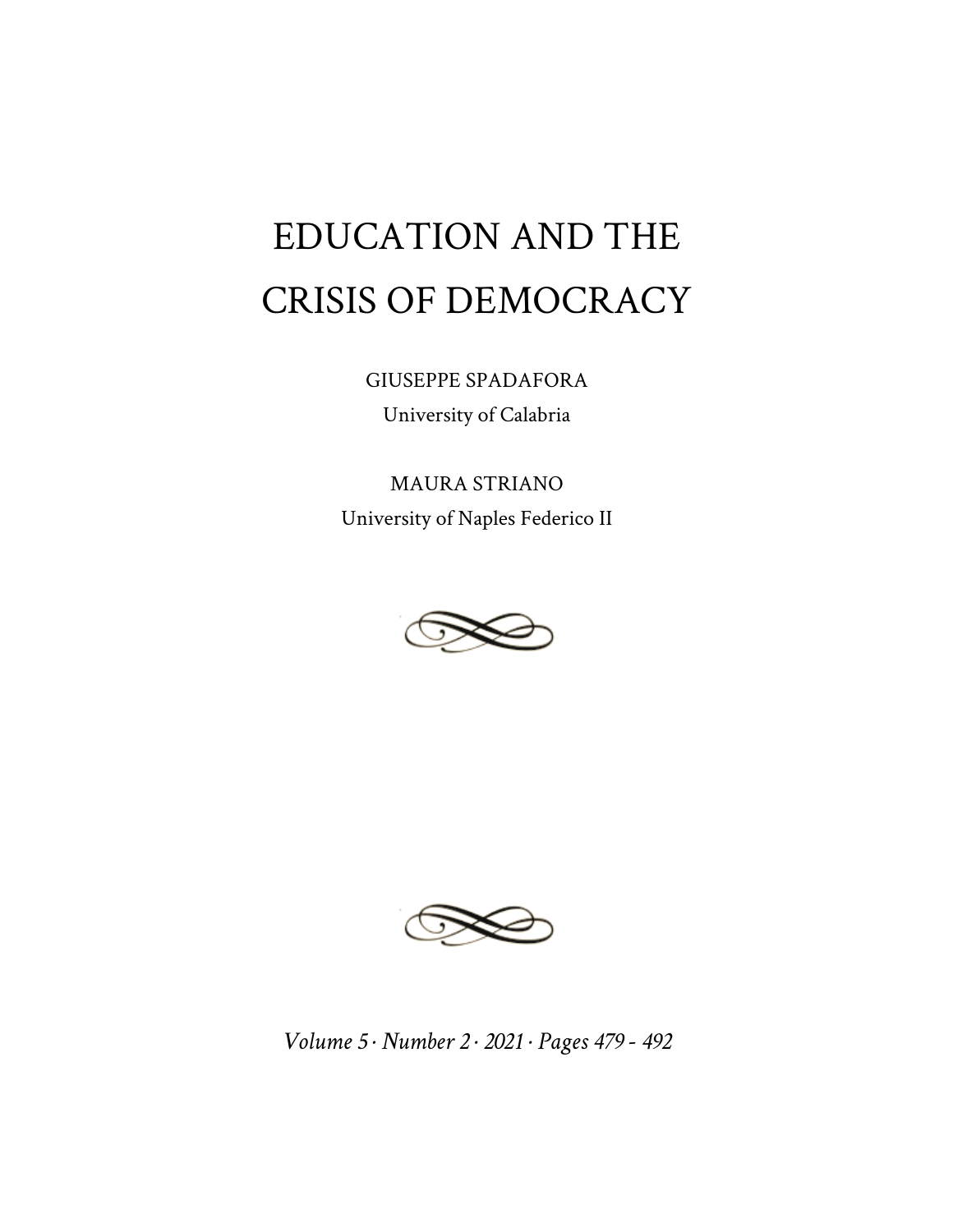# **Education and Democracy: The Roots of Dewey's Thought**

he relationship between the school, society and democracy is central to Dewey's thought since the Chicago years. In that period he created the laboratory school and published The School and Society (1899, EW, 1), which consists in an account of two years of such experimentation, based in the idea that the school must be a driving force for social development; to achieve this objective, it must necessarily take into account what is happening in society, and attempt to build up its democratic dimension. T

In *Democracy and Education* Dewey theorized that education grounds the democratic process since it allows each individual to develop her/his "embedded powers" and at the same time to find the meaning of existence in the association of individuals, who come together to build up shared values. Every society should ensure that all "its members are educated to personal initiative and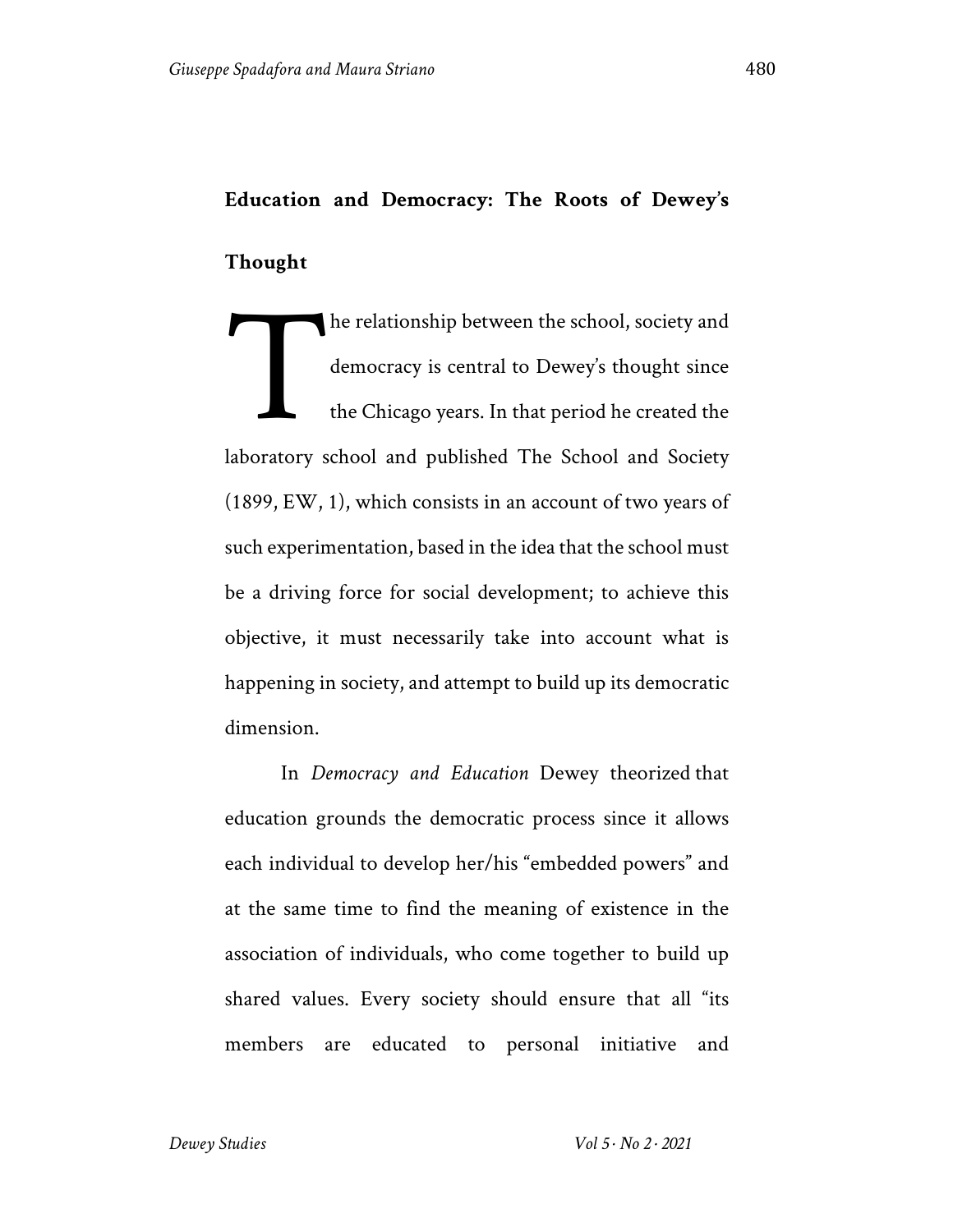adaptability", this because the ideal and moral meaning of democracy is that "a social return be demanded from all and that opportunity for the development of distinctive capacities be afforded all" (1916,MW 9: 94).

Later, in *The Public and Its Problems* (1927, LW, 2) Dewey proposed the idea of a democracy that is developed bottom-up, starting from the local communities in order to build up a "Great Community" that determinates the possibility of creating a participatory associate living. In order to achieve this objective, it is necessary that public opinion should not be "a Phantom Public", as described by Walter Lippman, but an active one, which is able to build up a wide social and political awareness.

In *Liberalism and Social Action*, Dewey described a dimension of democracy which is the outcome of a "genuine meaning of intelligence in connection with public opinion, sentiment and action" (1935,LW 11:52), combining aware public opinion from below and the reconstructive planning action of the state from above. Within this framework education has a determinant task which is "to aid in producing the habits of mind and character, the intellectual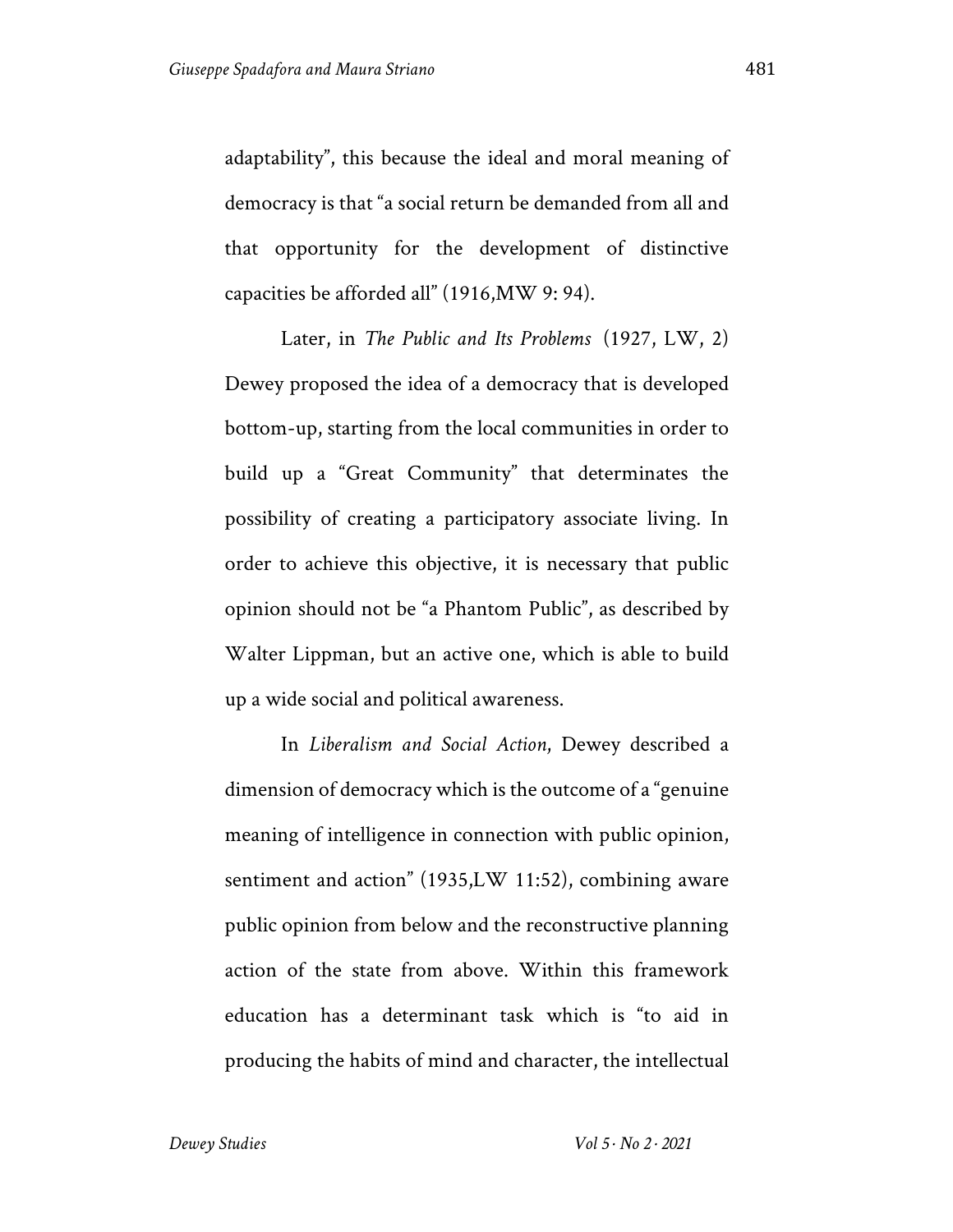and moral patterns"; nonetheless "the educational task cannot be accomplished merely by working upon men's minds, without action that effects actual change in institutions" reconstructed through an intelligent approach to social change (LW, 11:45).

In *The Challenge of Democracy to Education* (1937) Dewey pointed out the educational necessity to cultivate collective forms of reflective intelligence that support individuals in an exploration of the events occurring in the world they live in, focusing on an understanding of the cultural, economic, political and social "forces at work" and of the "directions and cross directions in which they are moving", and comparing "the consequences they are producing" with "the consequences that they might produce if they were understood and managed with intelligence" (LW 11: 184).

Moreover, as Dewey writes in *Freedom and Culture* education can cultivate individual and collective moral sense taking into account that democracy is first of all a way of "personal life" which "provides a moral standard for personal conduct" (LW 13: 156).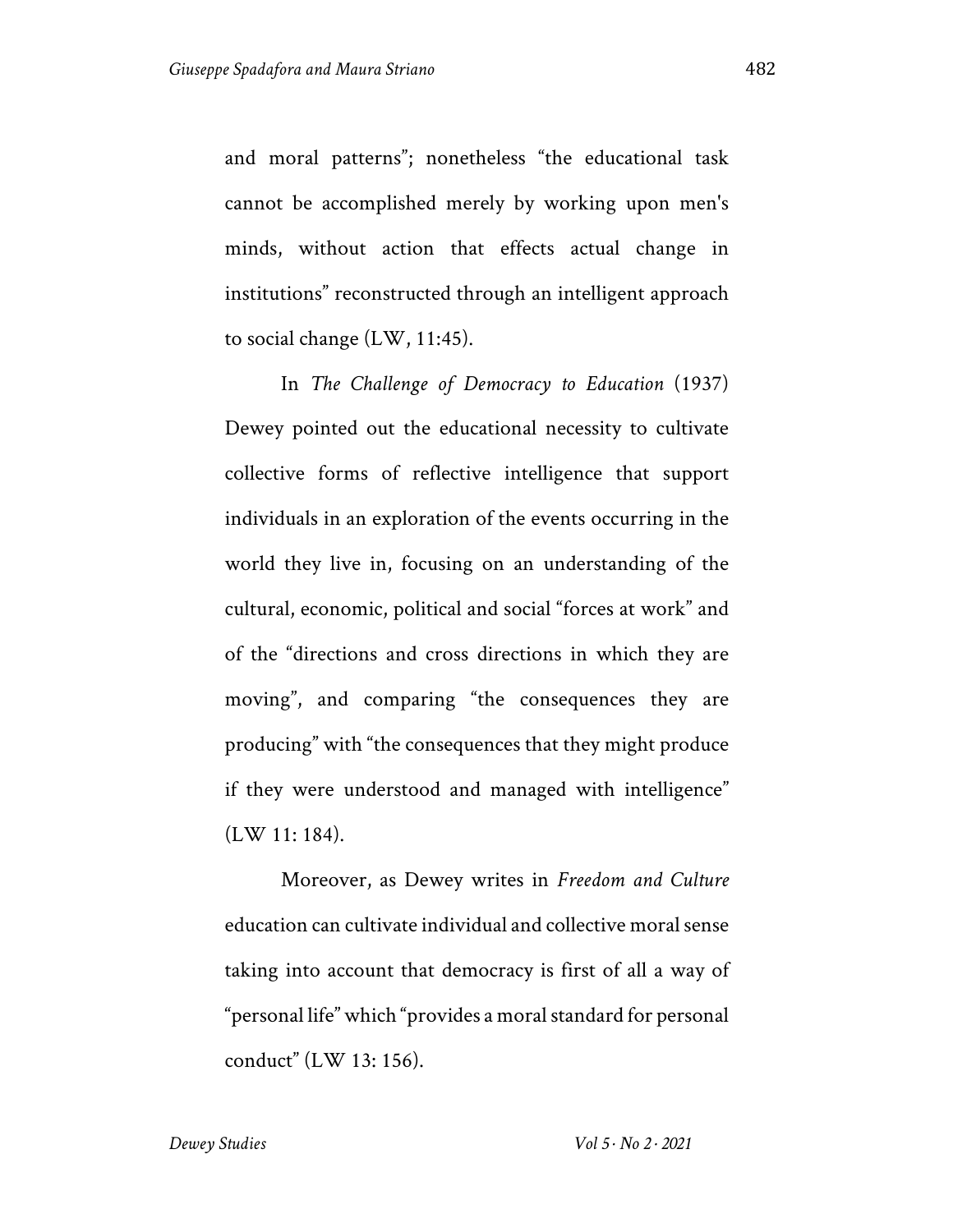A democratic society is itself educational since it is open, inquiring, self-corrective and morally committed to individual and social growth. This indeed, as Dewey stated in *Creative Democracy*, the task before us (1939) is the ultimate "task before us" and represents the horizon towards which we should constantly direct our actions and projects, striving for the creation of "a freer and more humane experience in which all share and to which all contribute" (LW 14: 231).

# **The Crisis of Democracy: The Concept of Post-**

#### **Democracy**

The events which led to the attack on Capitol Hill on 6th January 2020 have highlighted how in this particular historic moment democracy is a regulative idea which needs to be extensively revised in order to become a stable reference for the associated living of individuals and communities.

The contemporary political debate can offer us some suggestions and hypotheses, which need to be contrasted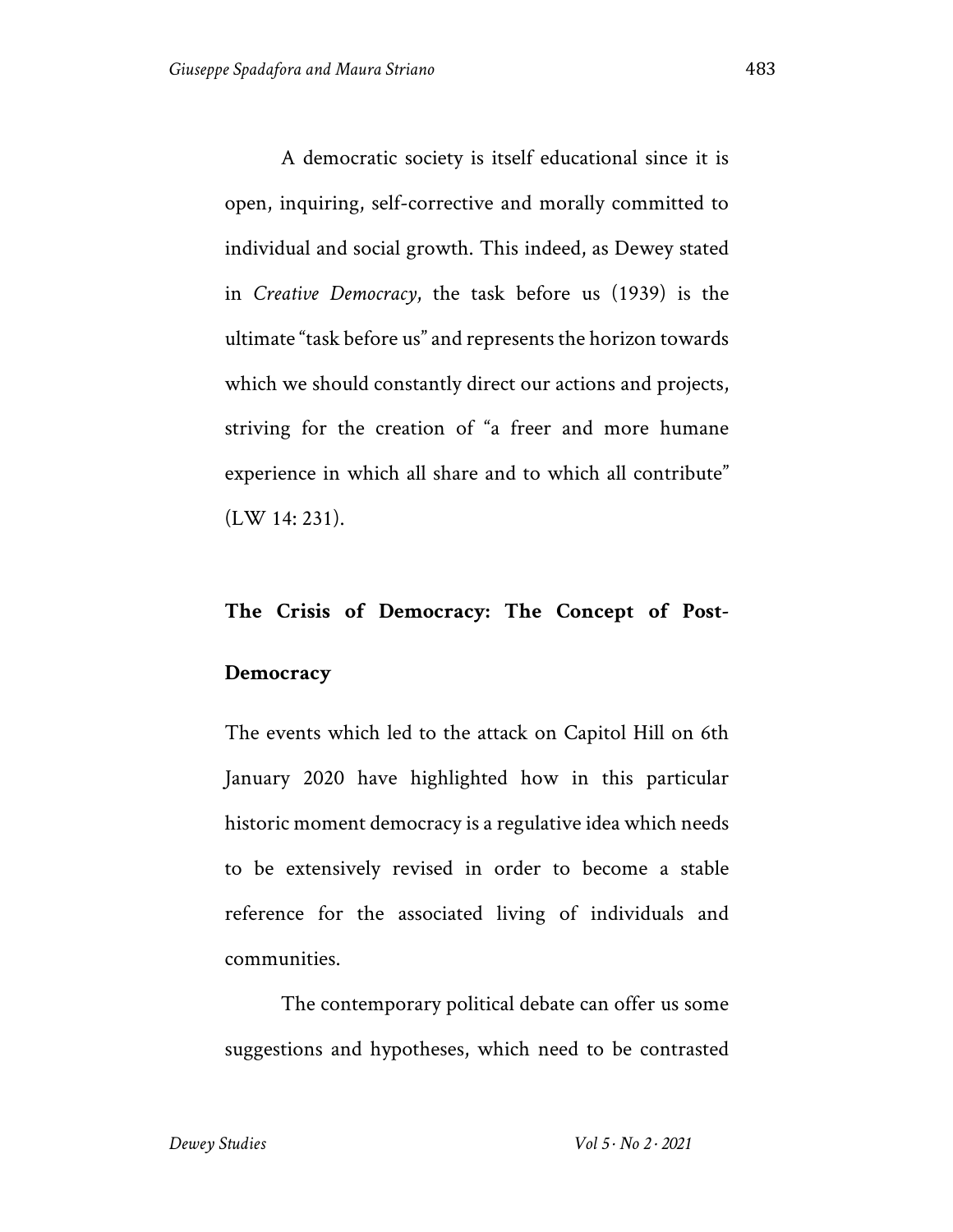with the real conditions of individual and collective life at the present time.

It is indisputable that the affirmation of processes of institutional deregulation, the limited role function of the organizations representing different social categories, the reduced capacity of individuals to organize themselves in collective realities and the affirmation of private interests have all eroded from within the democratic assets.

As a consequence, even in countries where democracy is consolidated in the cultural and political experience, a combination of deluded expectations on the part of the citizens, a disaffection with political life, the distortive influence of the media and a perception of the weakness and uncertainty of government actions have together determined a deep distrust towards democratic institutions (Dalton, 2008;Pharr & Putnam, 2000).

In this context the paradigm of "post-democracy" (Crouch, 2004) which follows the trend of various other cultural paradigms that have provided an interpretation of contemporary societies (such as post-modern, post-liberal and post-ironic) is particularly useful in order to define the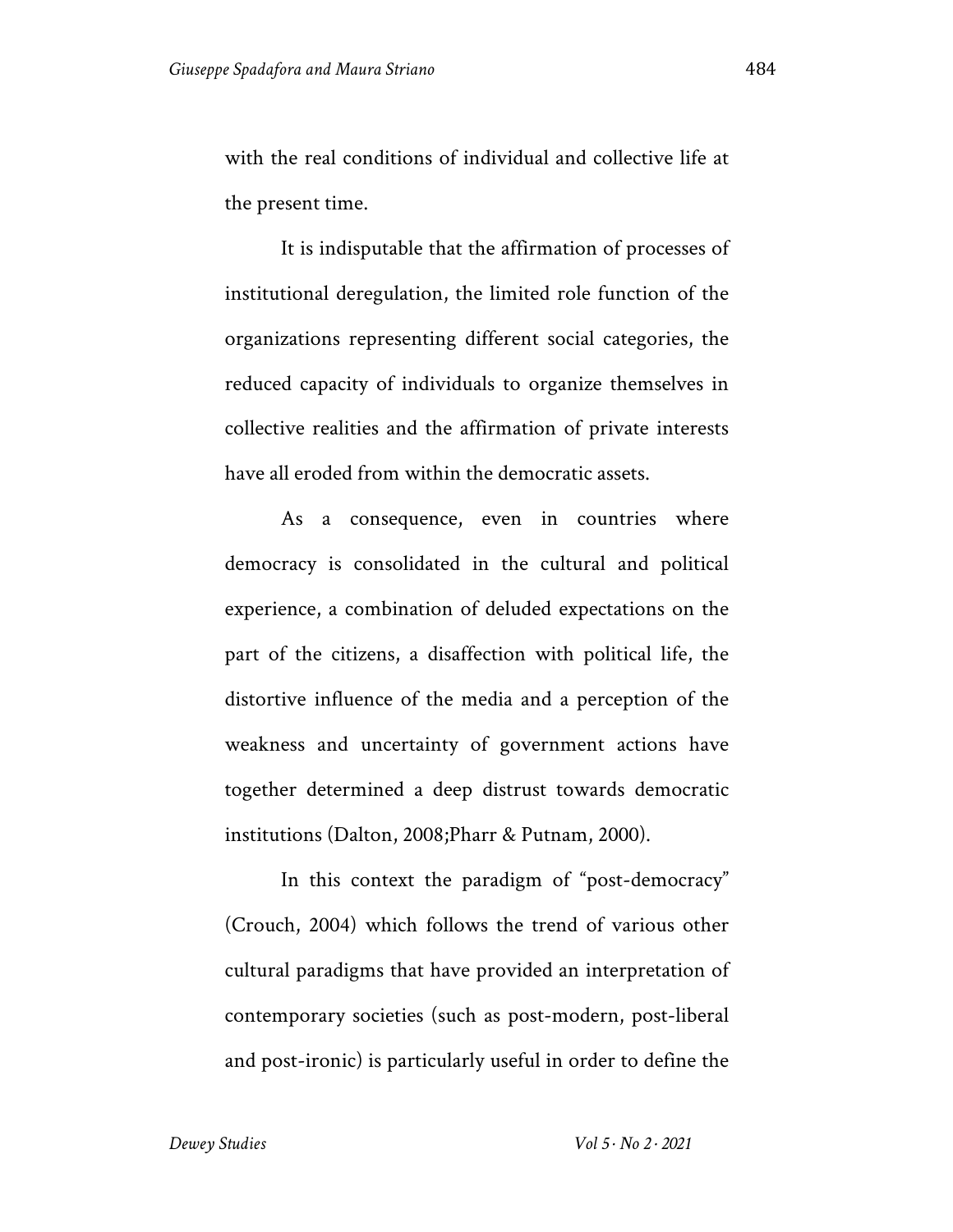complexity of the crisis impacting on the democratic assets. "Post-democracy" it is an interpretation and, above all, a political vision of an advanced democratic society, which highlights its crisis without indicating a clear cultural and political direction towards we should tend.

This vision is based on the fact that there is a hidden economic and political power which makes it difficult to balance the three powers that determine the construction of a parliamentary democracy (Rodotà, 2012). Instead there are opposing powers, hidden and visible, within which economic, financial and political governing elites legitimate economic and social inequalities (Sen, 2010), not realizing social and economic redistributive policies to promote a more just society.

Globalization limits the strength of the democratic assets, since they are subordinated to supranational organizations, to economic, financial and political powers and to a multilateral geo-political situation, which makes the development of the majority of humanity impossible.

Various subsequent economic and social problems, from the hardship caused by the 2008 financial crisis to the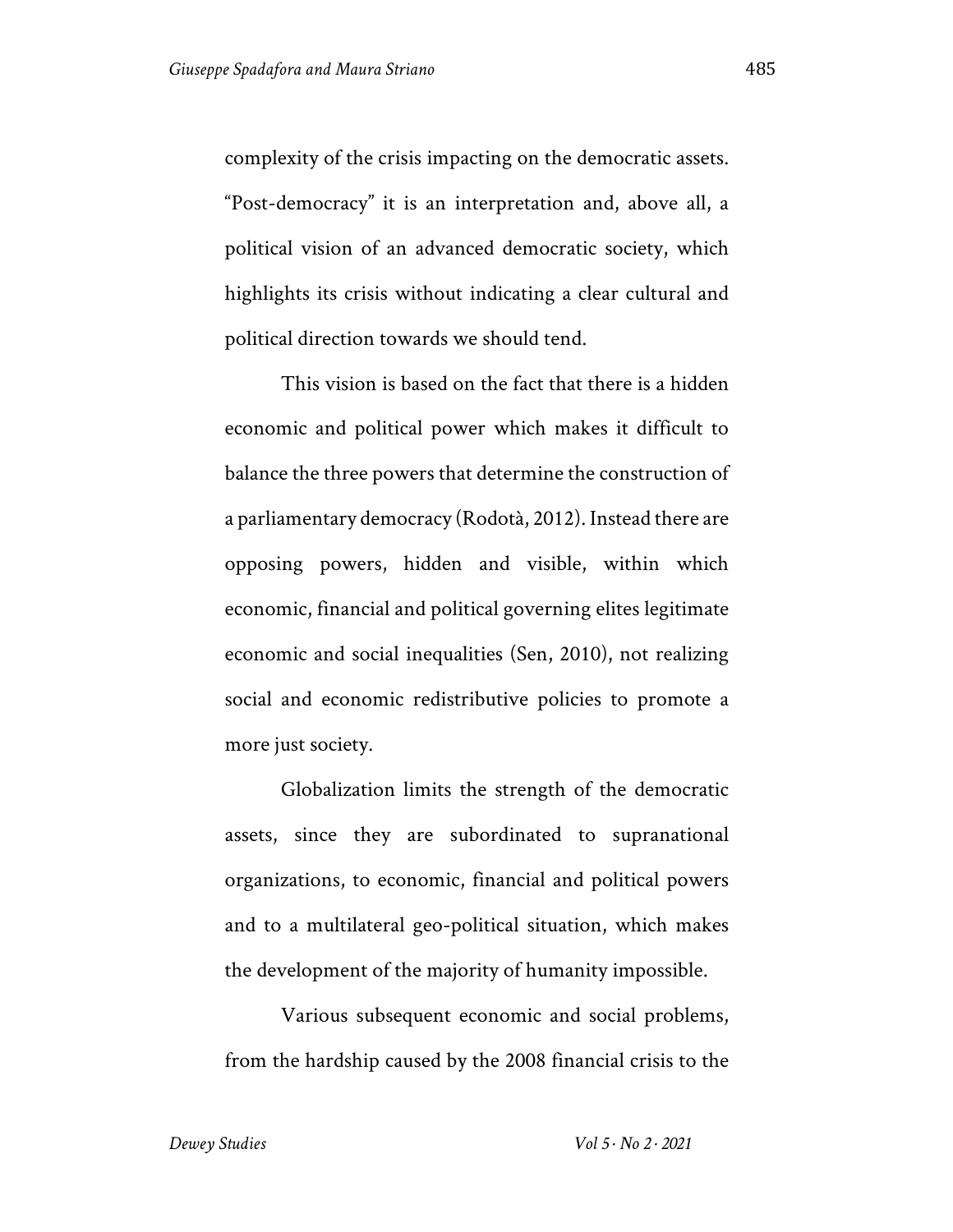definition of a new paradigm of living, as determined by the Covid-19 pandemic, have further increased the difficulties of advanced democracies. These difficulties must be contextualized also in relation to the new problems of the global society: the centrality of digital technology, environmental issues and the need for sustainable development, human demographic growth with the problem of resources redistribution and uncontrolled migratory movements.

Democracy is still here, but it is necessary to restore a virtual relationship between the requests coming from the people and the plans coming from the government in order to reconstruct the social and political reality according to a democratic frame of reference.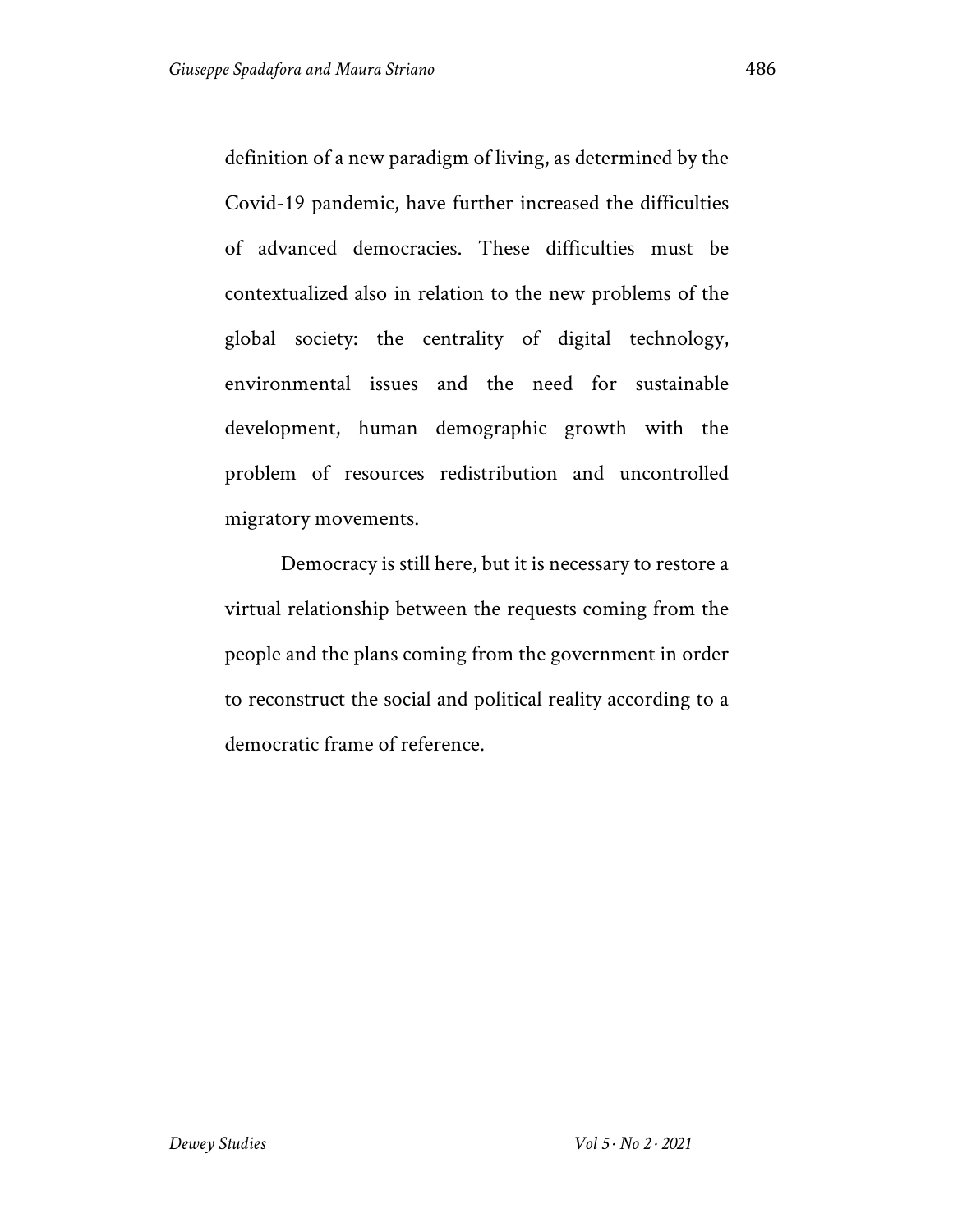## **Democracy**

From a Deweyan perspective the reconstruction of the social order requires an educational project aimed at reframing individual and collective behaviors and habits on the basis of a deeper understanding of the processes of human growth and of the power of human agency.

For this reason, it is necessary to create a school within which each student can develop her/his inner powers and, at the same time, discover and express her/his particular talents without any negative impact on educational standards. As a matter of fact, economic and social inequalities, which may be structural and dependent on economic development, can be limited and, indeed, overcome by means of their reduction within the whole school system.

Moreover, the school should create increasingly visible connections with the local communities (who come to play a proactive role), sharing educational responsibilities with other agents and institutions, interacting with local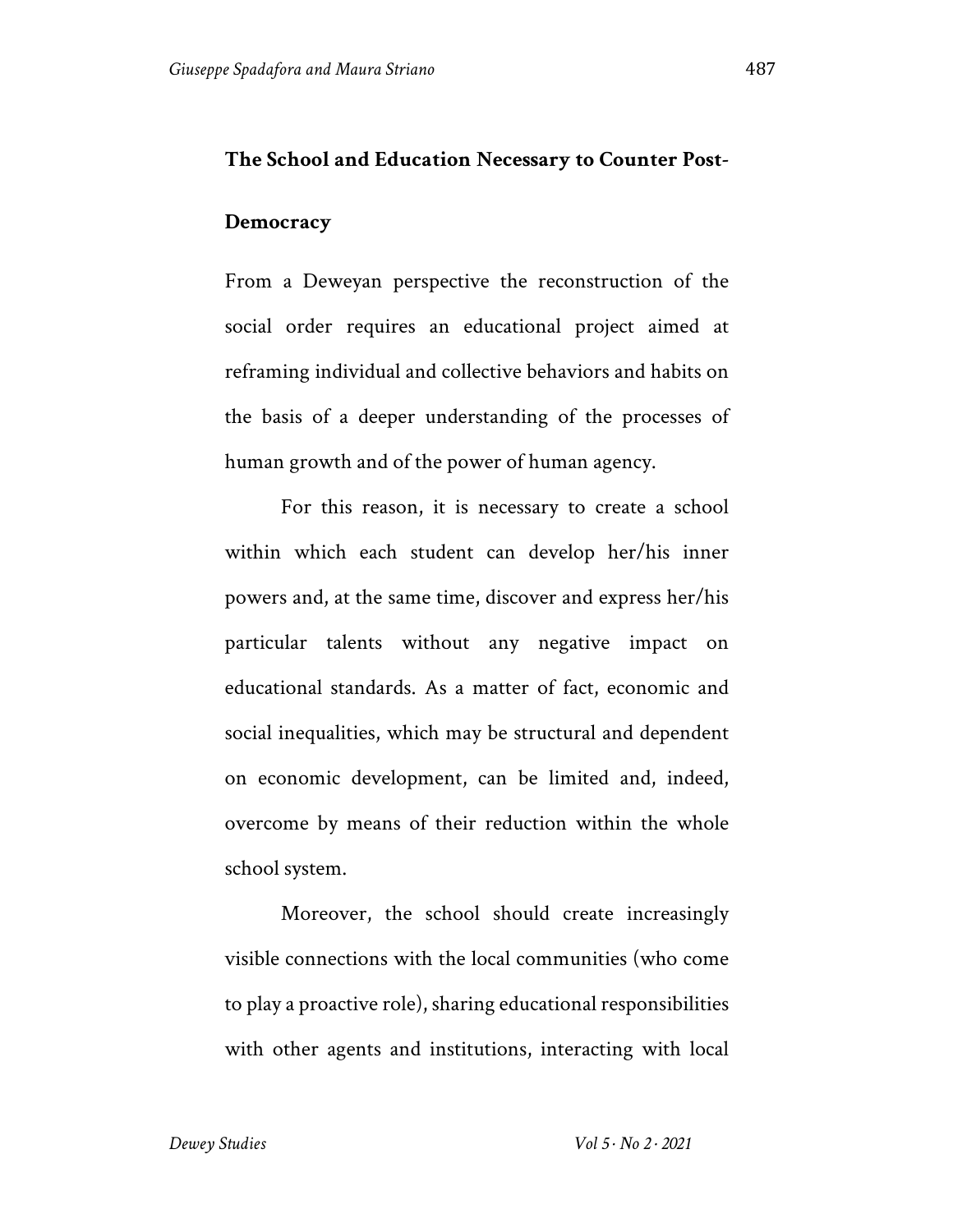government, and involving the students' families in the educational processes.

In this way we could reconstruct "the public" from the ground level taking into account the needs and opinions of each and every one, articulating and defining the features of a democratic social order within which the citizens are educated for political engagement and participation not only by the educational institutions, but by the civil society as a whole (Bahmueller & Patrick, 1999).

Finally, with the help of the local community the school can work on the prevention of conditions of risk, channelling and organizing individual capacities towards positive ends and supporting each student in the development of a meaningful life project, within which she/he can play a proactive role and contribute to the growth of the community and society.

According to these pedagogical lines of action - that can be adjusted to different anthropological, cultural and political situations - the school can sustain the development of a democratic process from the ground level, meaningful for the cultural, economic and social development of the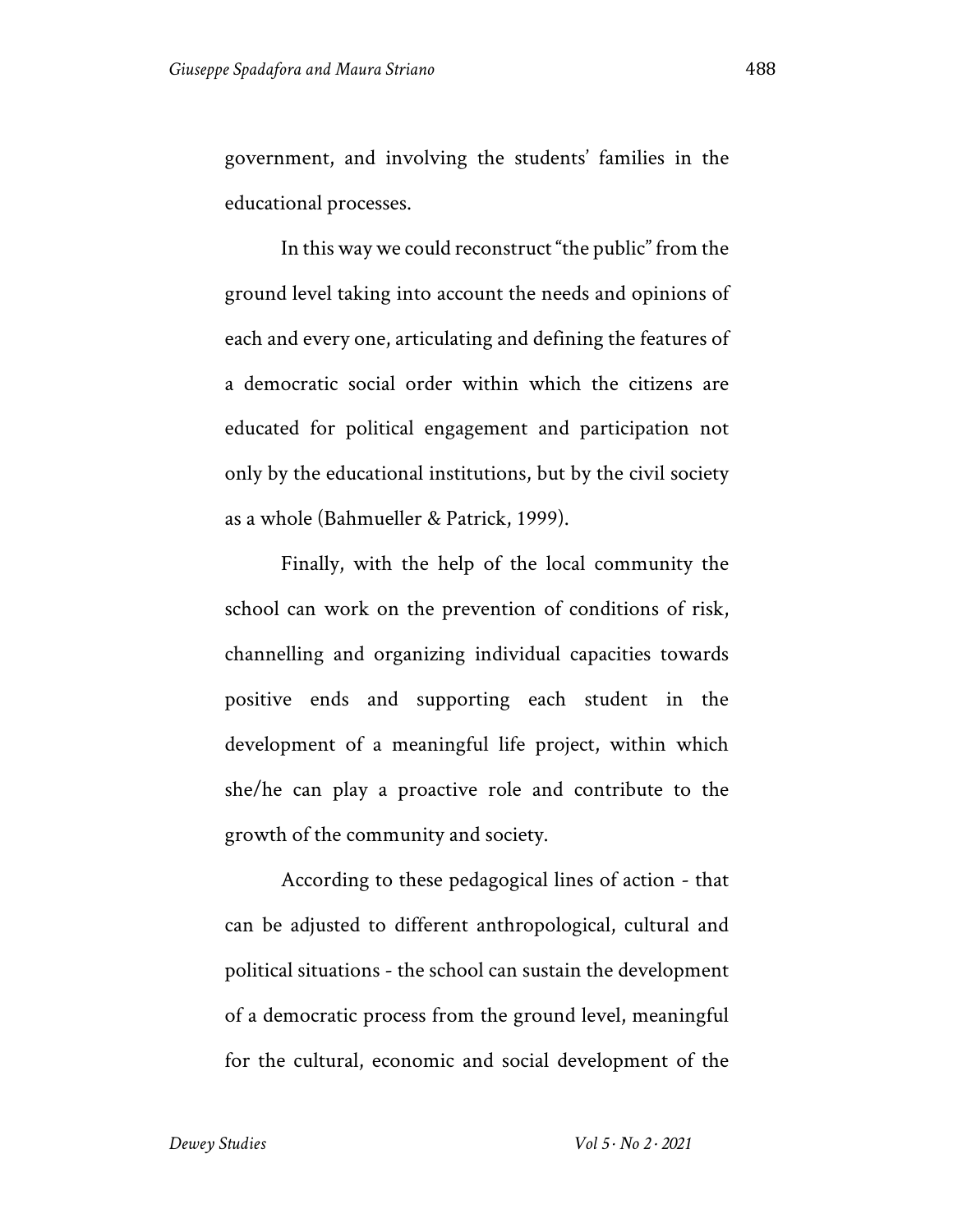local community, but also for a more equal global society,

vital for the future of humanity.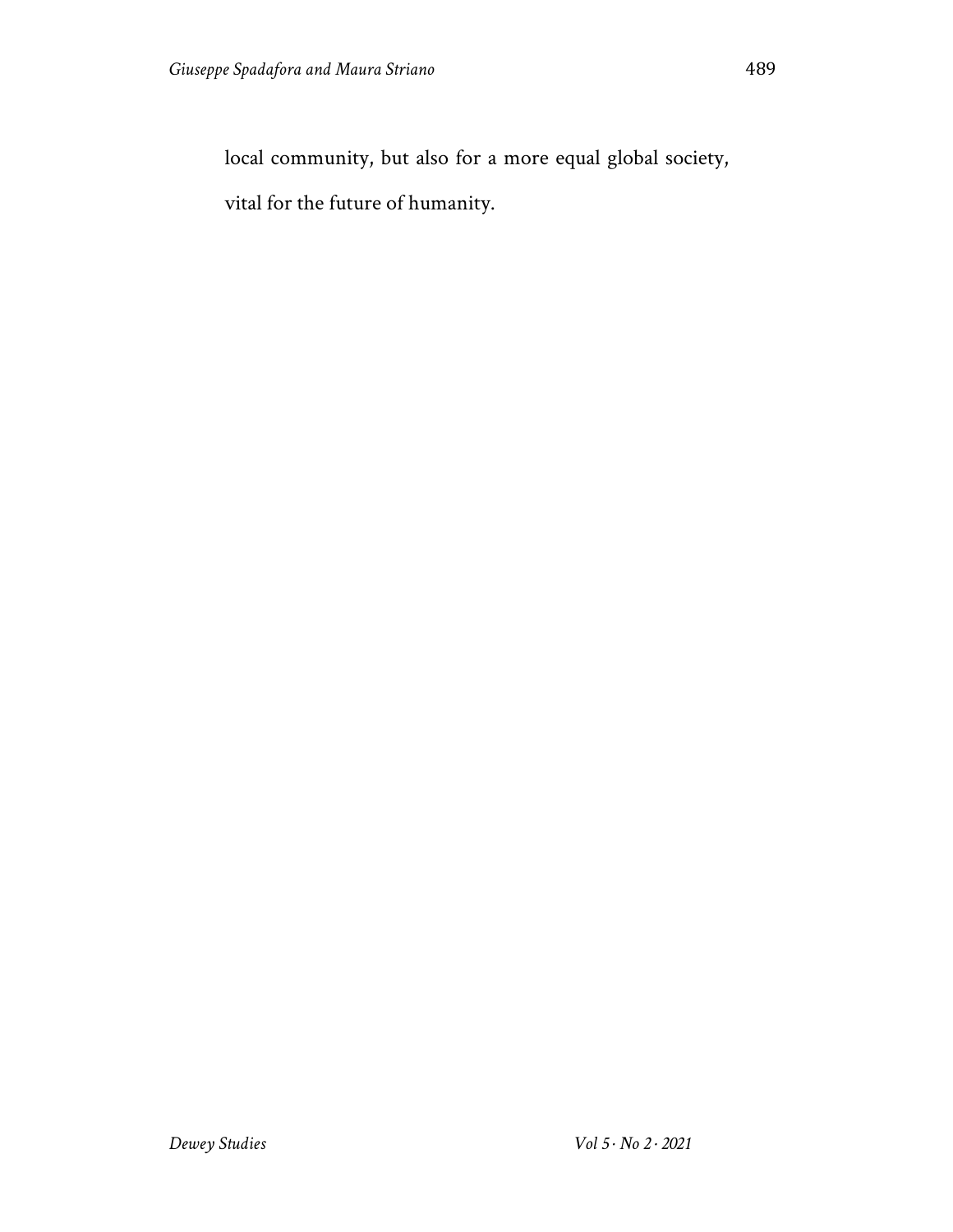## **References**

Bahmueller, Charles F., Ed.; Patrick, John J., Eds. (1999) *Principles and Practices of Education for Democratic Citizenship: International Perspectives and Projects*, Bloomington, IN: ERIC Clearinghouse for Social Studies/Social Science Education.

Barber, Benjamin R. "Democracy at Risk: American Culture in a Global Culture." World Policy Journal 15, no. 2 (1998): 29-41. Accessed August 19, 2021. http://www.jstor.org/stable/40209581.

Crouch**,** Colin (2004) Post-democracy, New York: Wiley.

Dalton, Russell J. "The Quantity and the Quality of Party Systems: Party System Polarization, Its Measurement, and Its Consequences." Comparative Political Studies 41, no. 7 (July 2008): 899–920. https://doi.org/10.1177/0010414008315860.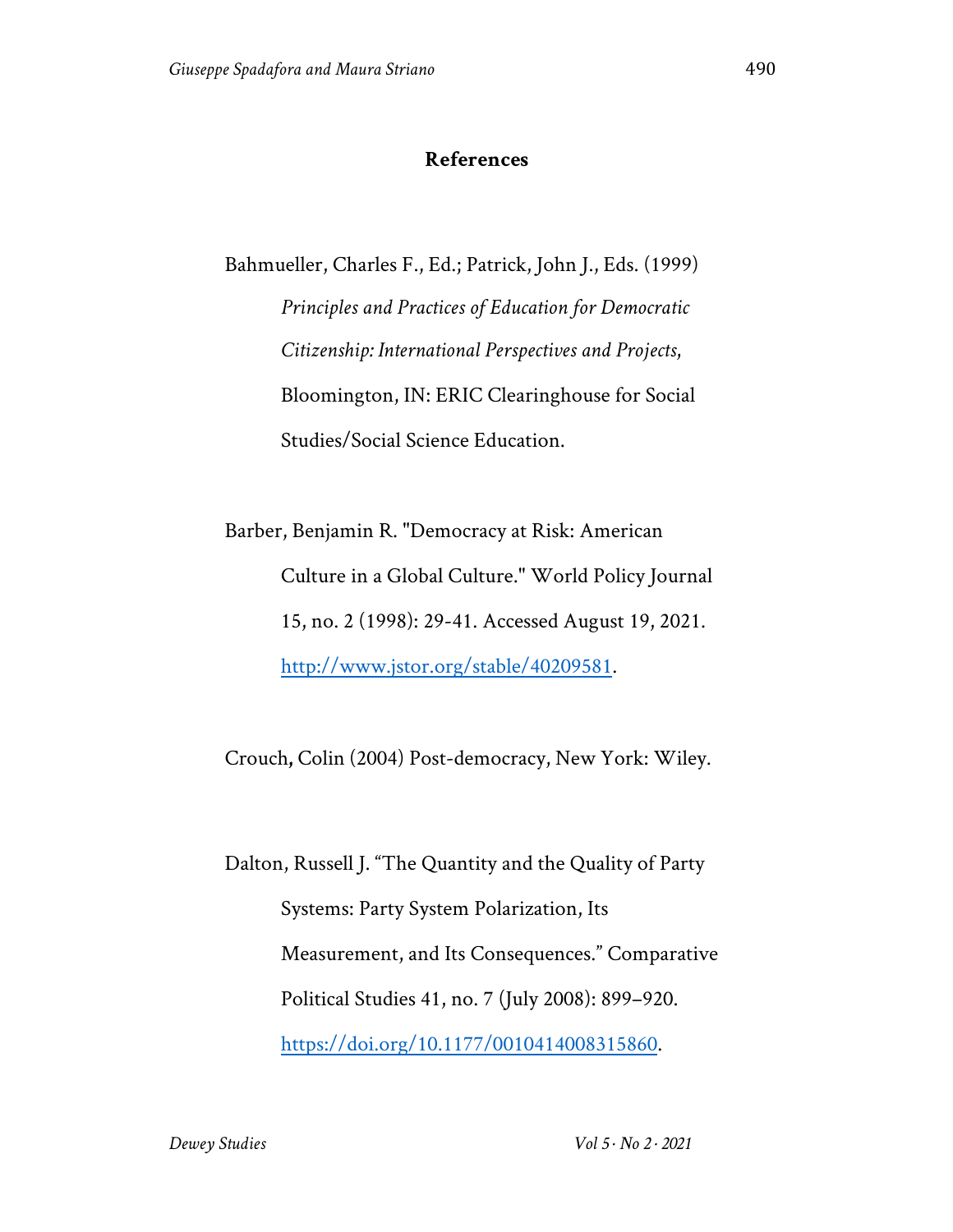Dewey John (1899, 1915) The Collected Works of John Dewey, 1882-1953. Carbondale: Southern Illinois University Press .

----( 1888) *The School and Society*, (Early Works, 1) .

----(1916) *Democracy and Education* (Middle Works 9).

----( 1927) *The Public and Its Problems* 1927 (Later Works 2).

----(1935) *Liberalism and Social Action* (Later Works 11).

----(1937) *The Challenge of Democracy to Education* (Later Works 11).

---- (1939) *Freedom and Culture* (Later Works 13).

-----(1940) *Creative Democracy, The Task Before Us* (Later Works 14).